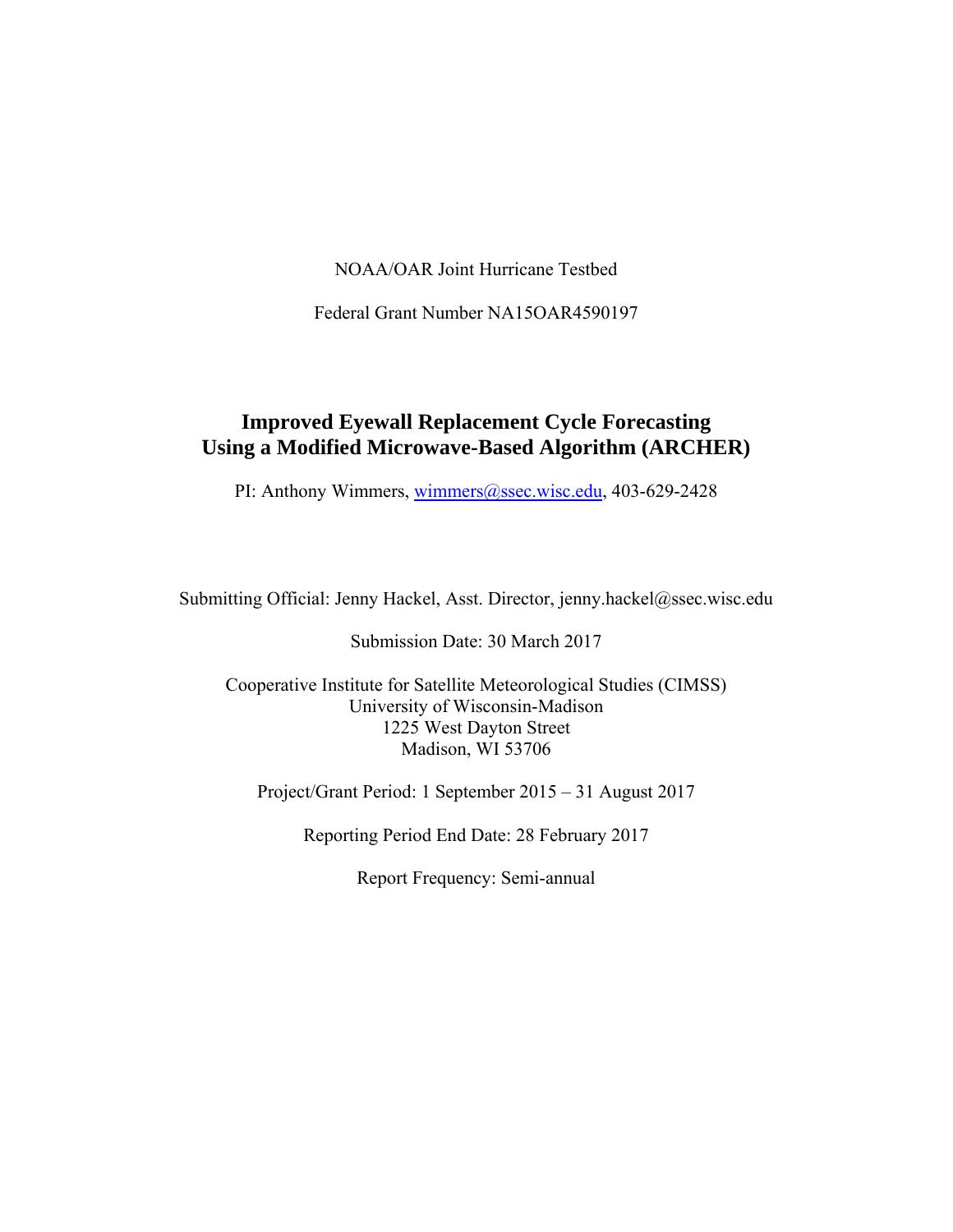# 1. ACCOMPLISHMENTS DURING THIS PERIOD

The milestones for this project, first described in the project proposal, are summarized in the following table. The major goals for this reporting period (Aug 2016-Feb 2017) are highlighted in yellow and described in turn directly below.

| <b>Milestone</b>                                                        | <b>Start Date</b> | <b>Forecasted</b><br><b>Completion</b> | <b>Actual</b><br><b>Completion</b> | $\frac{0}{2}$<br><b>Complete</b> |
|-------------------------------------------------------------------------|-------------------|----------------------------------------|------------------------------------|----------------------------------|
| 1. Create a double eyewall module for<br><b>ARCHER</b>                  | <b>July 2015</b>  | Dec 2015                               | Dec 2015                           | 100%                             |
| 2. Create real-time online display of<br><b>ARCHER-ERC output</b>       | Jan 2016          | <b>June 2016</b>                       | <b>June 2016</b>                   | 100%                             |
| 3. Evaluate performance of online<br><b>ARCHER module display</b>       | Jan 2016          | June 2016                              | June 2016                          | 100%                             |
| 4. Produce initial online technical<br>documentation                    | Jan 2016          | June 2016                              | <b>June 2016</b>                   | 100%                             |
| 5. Calibrate/validate the ERC probability<br>product                    | <b>Jan 2016</b>   | <b>June 2016</b>                       | Feb 2017                           | 100%                             |
| 6. Finalize double eyewall ARCHER<br>module to optimize performance     | <b>July 2016</b>  | Dec 2016                               | Dec 2016                           | 100%                             |
| 7. Finalize online display of algorithm                                 | <b>July 2016</b>  | Dec 2016                               | (May 2017)                         | 90%                              |
| 8. Complete online technical<br>documentation                           | Jan 2017          | <b>June 2017</b>                       |                                    |                                  |
| 9. Deliver ERC module for SHIPS                                         | Jan 2017          | <b>June 2017</b>                       |                                    |                                  |
| 10. Create real-time online text file output<br>of ERC module for SHIPS | Jan 2017          | <b>June 2017</b>                       |                                    |                                  |

# *Milestones/Deliverables*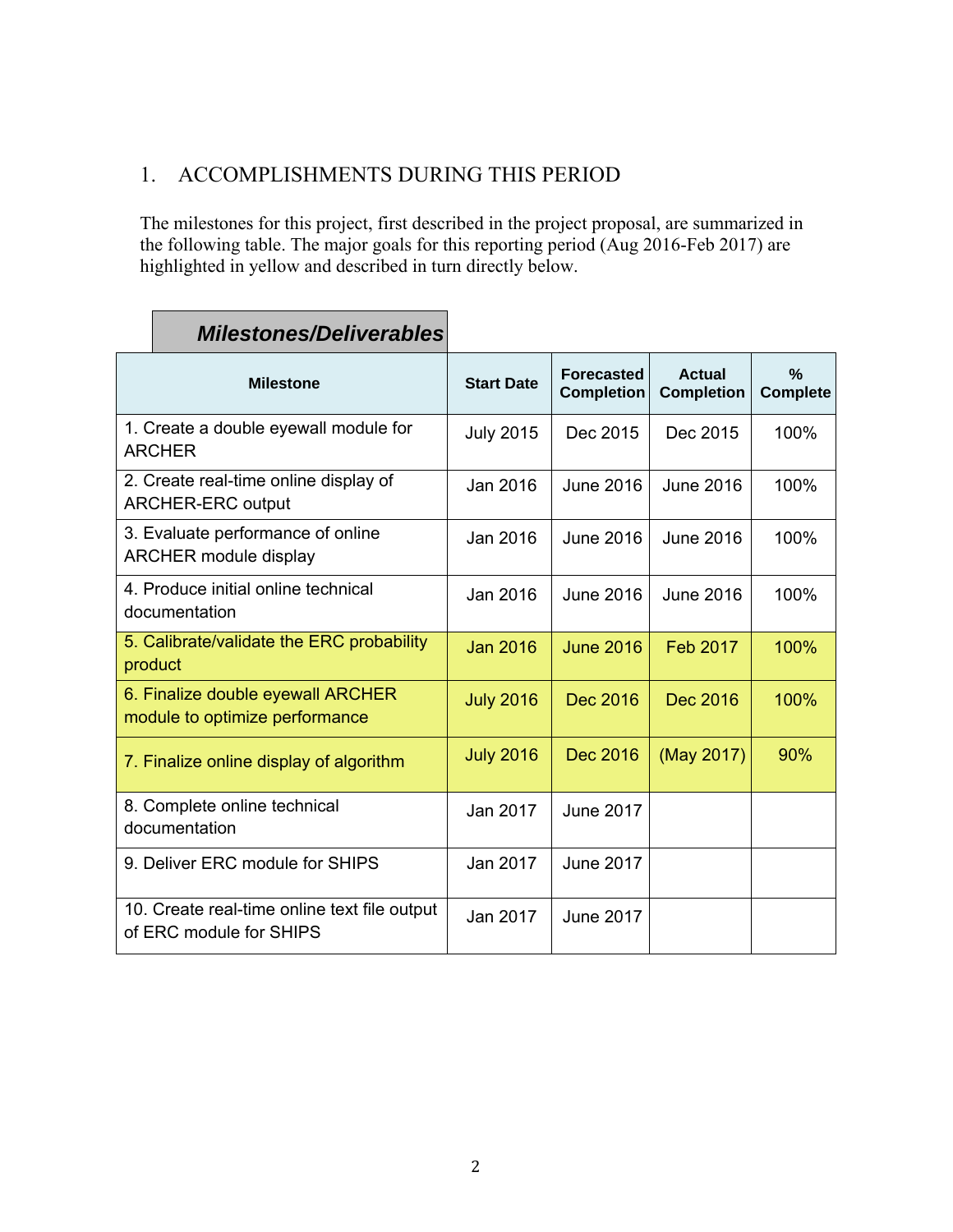Here we report on the progress on **Milestones 5-7** in the previous six-month period:

#### **Milestone 5.** Calibrate/Validate the ERC Probability Product

The ARCHER model provides radial profiles of "Ring Score" calculated from brightness temperatures in satellite microwave imagery. A time evolution of these profiles is shown in Fig. 1.



**Figure 1:** Hovmöller diagram of ARCHER Ring Score profiles in Hurricane Floyd (1999). Radius is distance from storm center in km. An outer eyewall starts to form on Sep 12–13, then becomes stronger in Ring Score and contracts, eventually "replacing" the inner eyewall on Sep 15.

A typical Ring Score (RS) profile in a storm with a single eyewall is shown in the left panel of Fig. 2. The maximum RS is found in the eyewall, and there is a minimum outside the eyewall in the subsidence region of the moat. A typical RS profile in a storm with concentric eyewalls is shown in the right panel of Fig. 2. Here the maximum is in the inner eyewall and a secondary maximum is located in the outer eyewall, and the moat is confined between these two maxima.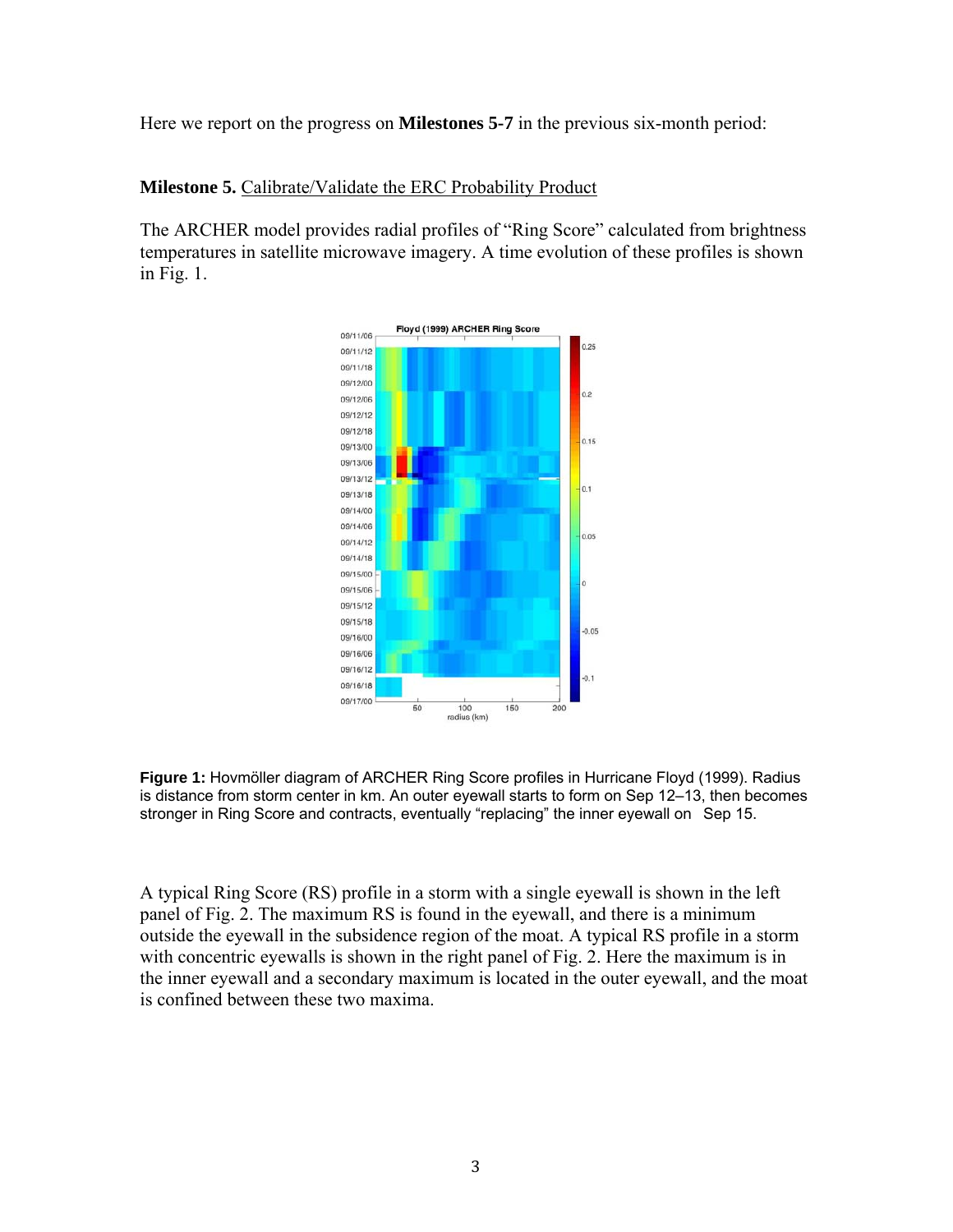

**Figure 2:** Typical Ring Score profile in a storm with a single primary eyewall (left) and a storm with concentric eyewalls (right).

The temporal evolution of these profiles during an eyewall replacement cycle (ERC) is intuitive; the inner RS maximum decreases while the outer maximum increases and contracts radially inward. The moat can become very pronounced when both eyewalls are convectively active. As the ERC evolves, the inner maximum eventually vanishes as the contracting outer eyewall "replaces" it.

So, to diagnose the onset of an ERC, there should be quite a lot of information in this temporal evolution of the RS profiles. After considering and exploring a number of methods to objectively capture this information (e.g., using Peaks Analysis software), we have arrived at a method that is comparatively simple and seems to be highly effective. The RS profiles for all times in all storms that we have data for (about 1500 profiles) were first decomposed into a set of Empirical Orthogonal Functions (EOFs). The profiles were first standardized to avoid too much focus on the high variability region of the inner eyewall. The first 8 EOFs, which can also be referred to as "RS profile loading patterns", are shown in Fig. 3, and they do a good job of capturing the radial variability of the RS profiles.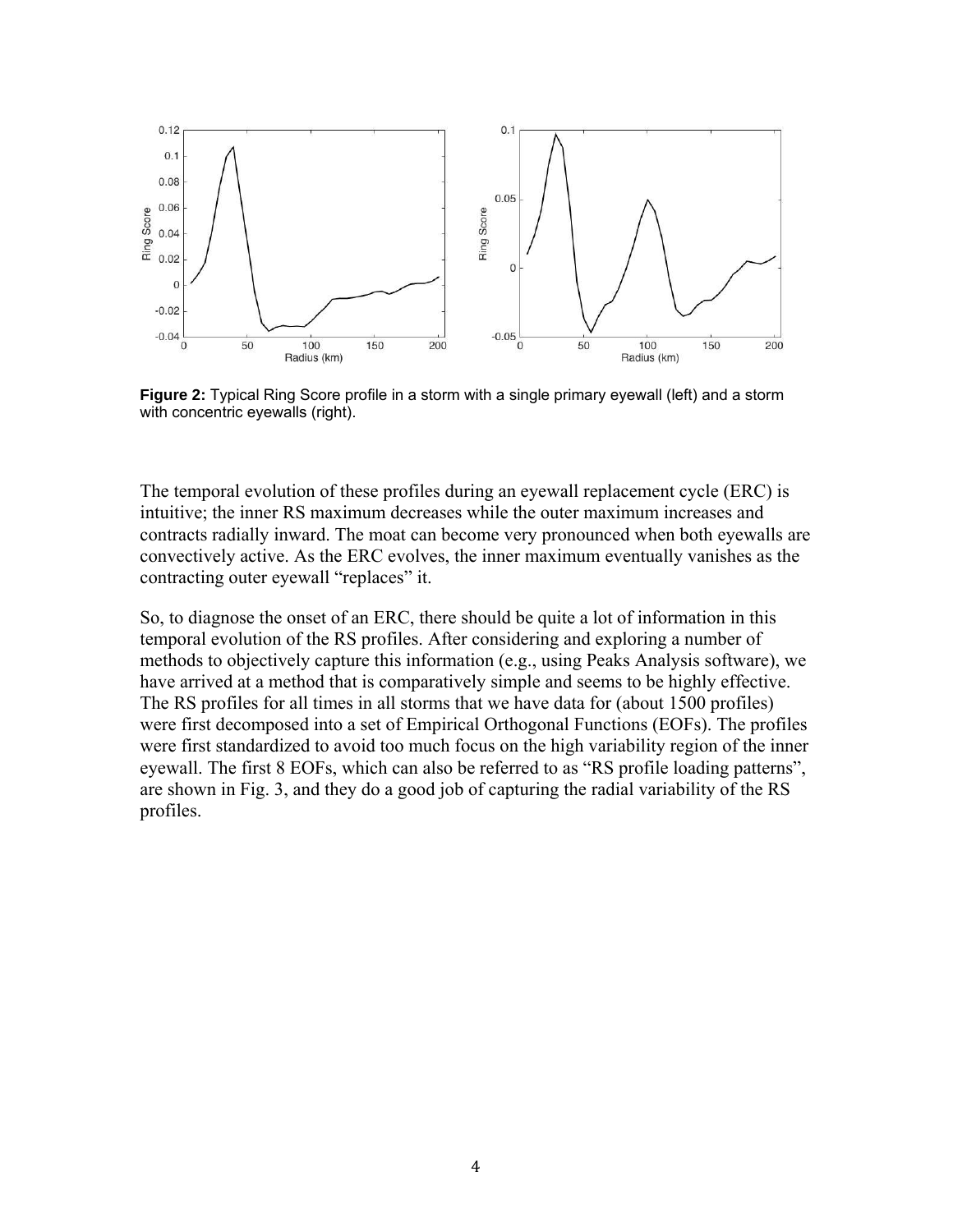

**Figure 3:** RS profile loading patterns determined using Principal Component Analysis. Any RS profile can be largely reconstructed by summing over these profiles with the appropriate weights.

When the loading patterns are projected onto an RS profile, each of the 8 projections will provide a different "weight" (or, alternatively, principal component or PC) so that the eight PCs together describe the shape of that profile. By looking at these PCs and how they evolve over time, we can objectively isolate the behavior seen in the Hovmöller diagram of Fig. 1.

Our goal is to provide a probability of ERC onset using these PCs as predictors. We also use storm intensity as a predictor because of its known relationship to ERC onset. The two methods that we have used in the past are to construct a Bayesian model and/or a binomial regression model, which is simpler to implement. Here we chose to first explore the binomial regression model with the thought that we could potentially create a second Bayesian model in the future.

One of the great advantages of using PCs as predictors in a regression is that they are completely independent of each other by construction (the EOFs are orthogonal). So issues of predictor cross-correlation are completely eliminated and this makes for a very "clean" model. The addition of the intensity-based predictors does introduce some crosscorrelation back into the model since the PCs are also likely to be correlated with intensity, but this should be comparatively minimal. The model predictand (response variable) is an ERC-onset flag that was determined subjectively using microwave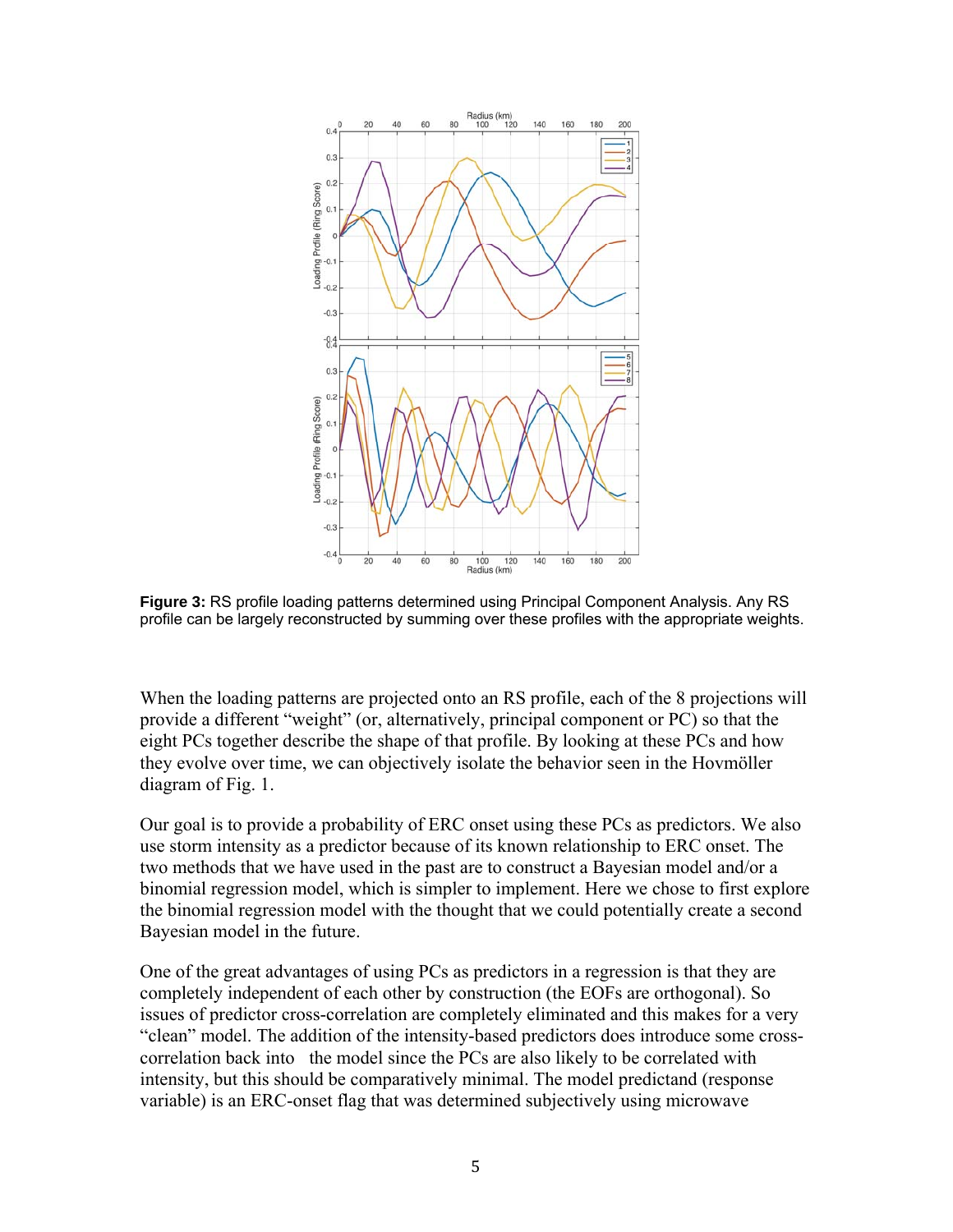imagery. The flag is 1 at ERC-onset, 2 during the ERC, and 0 everywhere else. Using the flag = 2 during the ERC allows us to exclude those times from model training and testing. Our thinking is that the forecaster wouldn't be interested in the model-estimated probability of ERC-onset during an ERC.

Our model development and implementation procedure is as follows: We begin with a predictor pool consisting of the first 8 PCs and current intensity (in knots) for all times in all storms. The previous 6, 12, 18, and 24 h change in these 9 predictors form the remainder of the 45-predictor candidate suite. A backward stepping routine is used to reduce the predictor pool, which selected 38 predictors. If the current intensity is less than 65 kt, a probability of zero is assigned. We also constructed a second model for comparison that uses only the intensity-based predictors (no microwave information).

In a dependent test, the model, which we are calling M-PERC, explains 48% of the variance of the ERC-onset flag and the Brier Skill Score is 49%, which is actually quite remarkable. Some examples of the model performance are shown in the Fig. 4. In these figures, the solid line is the new M-PERC model and the dashed line is the intensitybased model. The colored lines show the ERC events deduced subjectively using the microwave imagery. ERC-onset is at the earliest point on each of the colored lines, and the line spans the period of the ERC duration. The lines are green, yellow, and red for high, medium, and low confidence in the true existence of the ERC events.

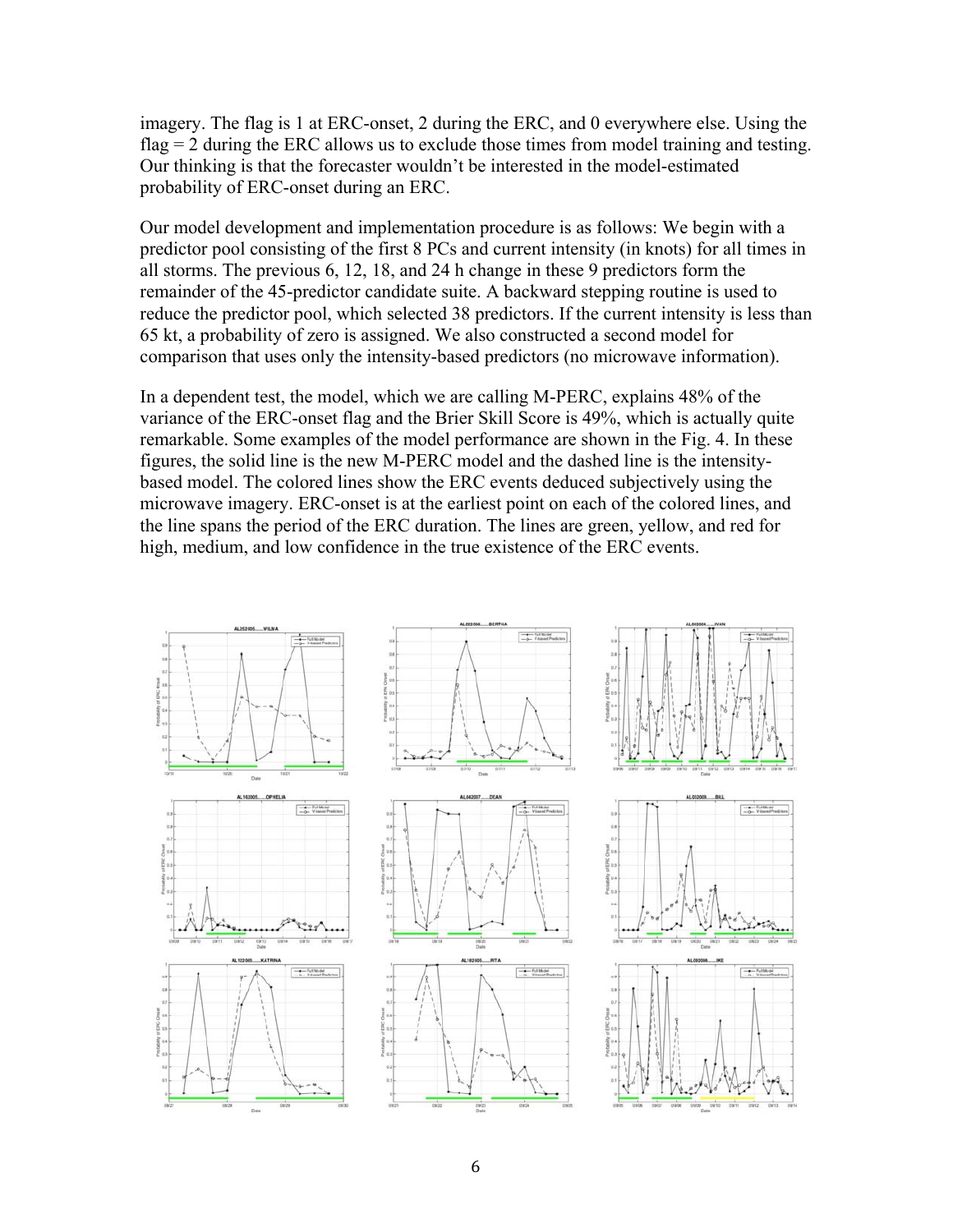**Figure 4:** M-PERC diagnostic estimate of probability of ERC-onset in a few storms. In some cases (e.g., Wilma, Dean, Katrina, Ike), the model is started during an ongoing ERC, and the estimates during the ERC should be ignored. That is, only the earliest point of the colored lines are relevant to ERC-onset, and only periods with no colored lines are relevant for non-ERC cases.

In summary, we have completed a working model to diagnose ERC-onset using microwave information. We are calling it the M-PERC model, and it appears to perform remarkably well, at least in dependent testing. The main challenges to the operational implementation of M-PERC will lie in the data availability and latency constraints, but that is nothing new.

#### **Milestone 6.** Finalize double eyewall ARCHER module to optimize performance.

During the calibration/validation of M-PERC, it remained an option to revise ARCHER to work more effectively in the objective ERC scheme, and we explored this option while the calibration/validation was underway. However, M-PERC worked very effectively with the existing ARCHER modifications, so any extra effort to revise ARCHER was not necessary, and the existing version is now considered final. **Milestone 7.** Finalize online display of algorithm.

The real-time ERC guidance page, hosted at CIMSS, has been stable and generating ERC products as part of the larger ARCHER system since September 2016. The only remaining task is to add the M-PERC probabilities as a column in the Hovmöller plots, as in Fig. 5. This will be finished by May 2017, well ahead of the 2017 North Atlantic hurricane season.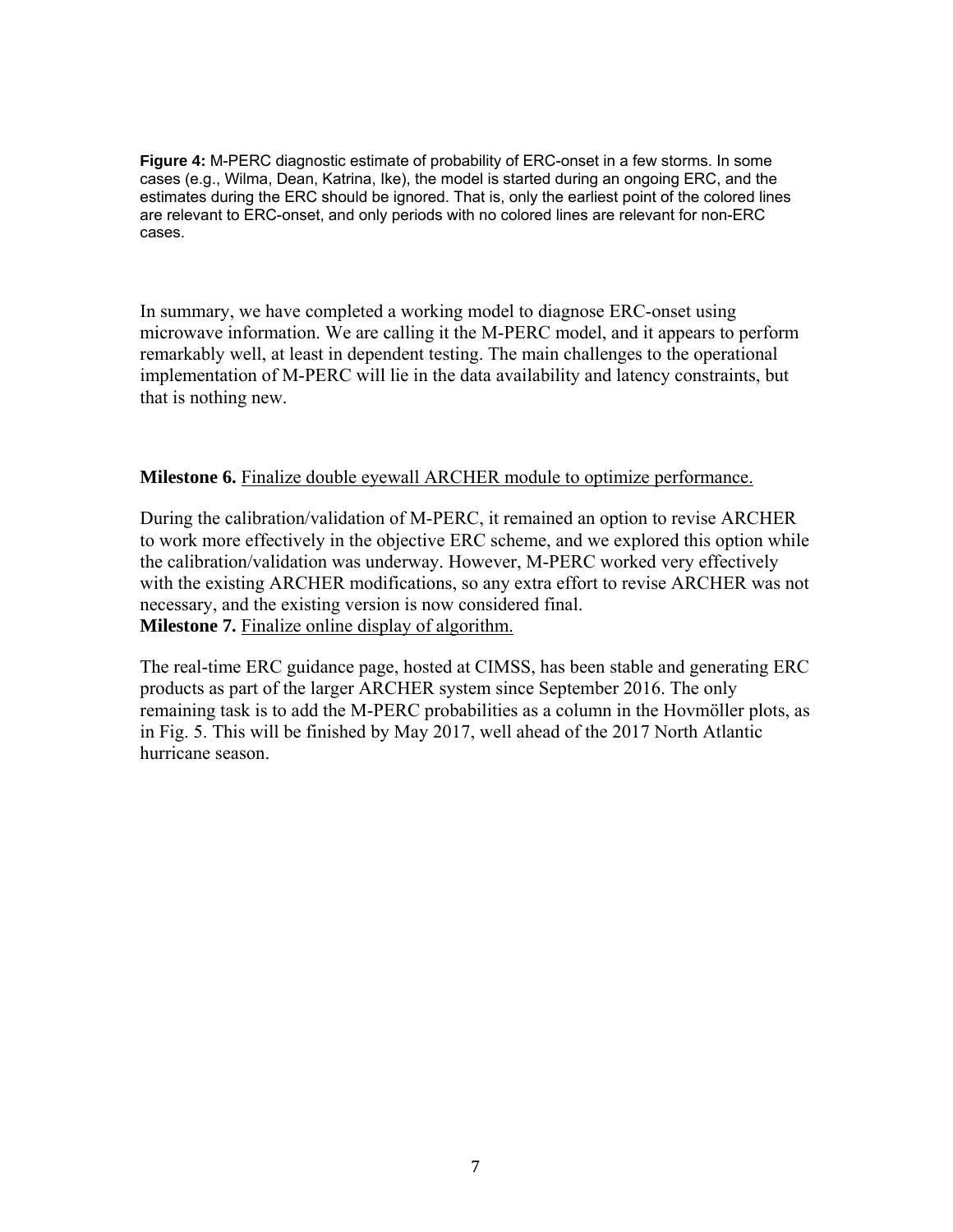

**Figure 5**. Screenshot of ERC guidance page for Hurricane Ulika (2016 19E).

### 2. PRODUCTS

As described in Section 1, we have developed the following deliverables/products during this reporting period:

a. The ERC-Probability model algorithm (M-PERC), which will soon be incorporated into the real-time ERC guidance website at CIMSS.

# 3. PARTICIPANTS & OTHER COLLABORATING ORGANIZATIONS

As this is a fairly small project, we have kept the activity limited to the three original participants – Anthony Wimmers, Derrick Herndon and Jim Kossin. We have provided regular updates to our colleagues at the NHC.

### 4. IMPACT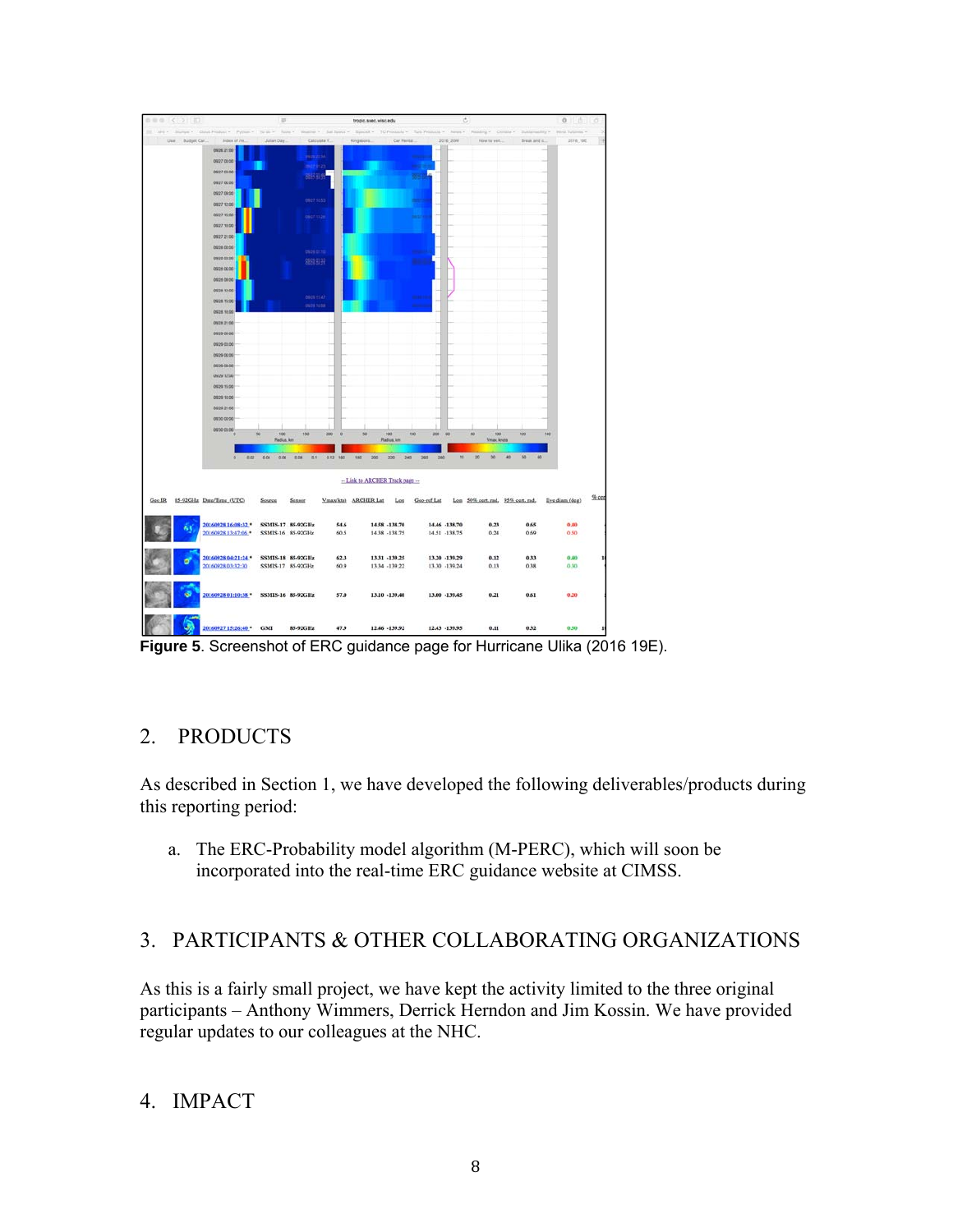The expected impact of this project is to improve the forecasting accuracy for intense hurricanes in one of the current areas of need for the NHC: understanding and predicting eyewall replacement cycles. We attempt to do this using an automated analysis of eyewall (and developing eyewall) sizes and trends from 85-92 GHz microwave imagery. The information is organized into real-time online graphics and we will soon have an associated probabilistic model. These new tools under development will offer a more rigorous analysis of a phenomenon that requires greater understanding and analysis to provide adequate warning during weather-related emergencies.

#### 5. CHANGES/PROBLEMS

No changes to the original project design are currently necessary.

## 6. SPECIAL REPORTING REQUIREMENTS

#### Test Plans for the ARCHER-ERC / M-PERC Project

For the remainder of Year 2 of this project, we will test the ARCHER-ERC / M-PERC in the following manner. We will continue to run ARCHER-ERC for the real-time website at CIMSS, and within the next two months we will have M-PERC running in conjunction and display the results. While we wait for real-time cases in the North Atlantic, we will run the algorithm on an independent validation dataset from 2012-2016 and report on the product accuracy and Brier Skill Score.

The product evaluation is already well underway, as described in this report (Section 1) and in the Year One report. The ARCHER-ERC product is performing in real-time as expected, and we have reported on performance metrics for the M-PERC product. The performance of M-PERC on the independent validation dataset will be evaluated in a similar manner. The last component of evaluation is for NHC forecasters to confirm that the products are performing in the 2017 hurricane season as expected based on the prior validation. This will require a no-cost extension and simple regular monitoring of the automated ARCHER-ERC and M-PERC algorithms by the CIMSS team.

The primary criterion for success is a positive review from NHC participants within the JHT. Their decision will be based on quantitative performance metrics compiled by the CIMSS team (accuracy, Brier Skill Score), case histories (as in Fig. 4) as well as the NHC's professional judgment of the skill of the algorithm in real-time.

### 7. BUDGETARY INFORMATION